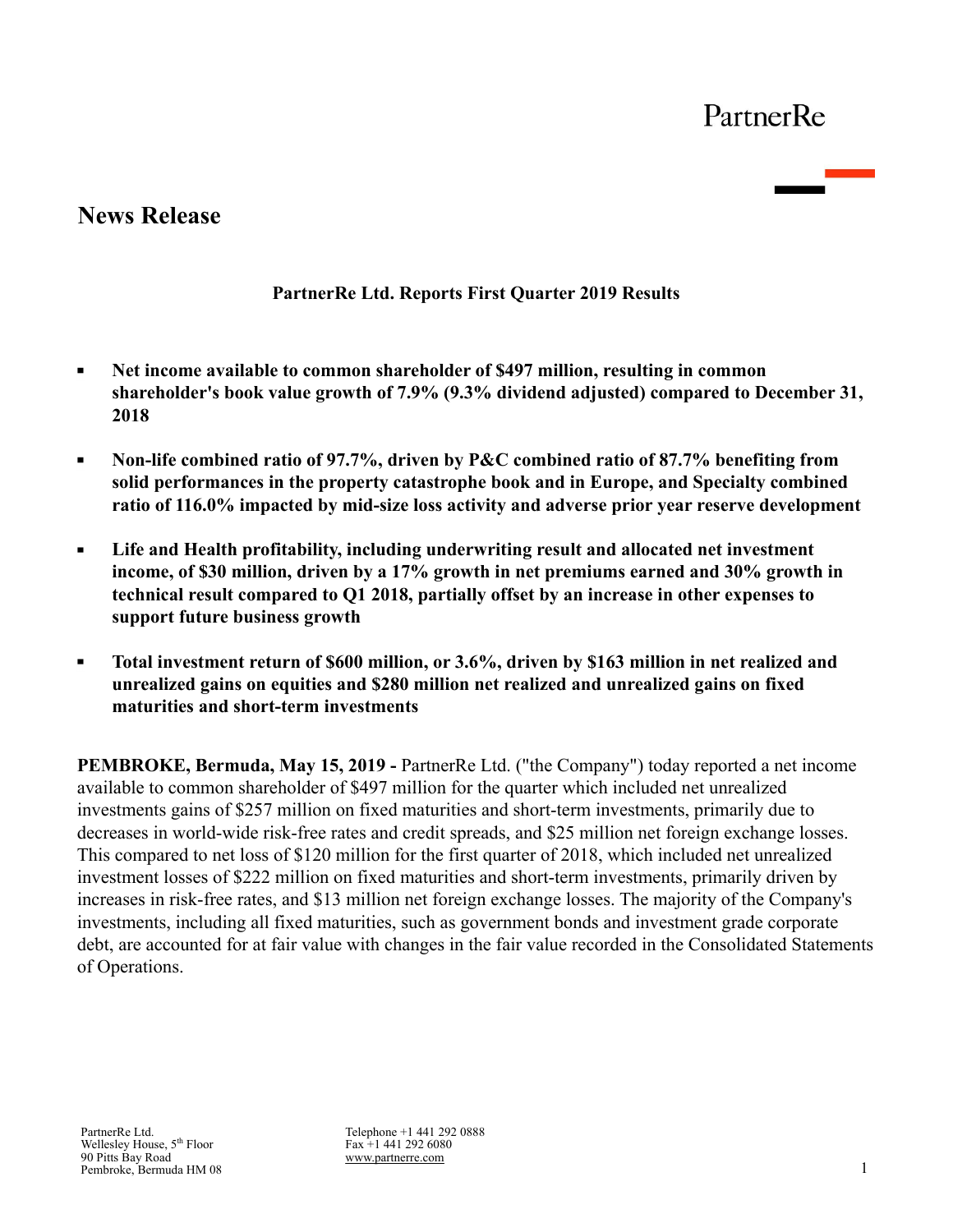## **News Release**

Commenting on results, PartnerRe President and Chief Executive Officer Emmanuel Clarke said, "In the first quarter of 2019, we delivered strong results in our P&C and Life and Health segments, and in our Investments portfolio, while reporting an underwriting loss in our Specialty segment, driven by a combination of mid-sized losses and negative reserve development, and where we are undertaking portfolio actions to improve future underwriting performance."

Mr. Clarke also added: "Positive momentum continued in our April 1 Non-life renewals with business production up double-digits on the back of continued improvements in the overall pricing environment, further solidifying the Company's improved underwriting performance outlook for the remainder of the year."

Highlights for the first quarter of 2019 compared to the first quarter of 2018 are included below.

Effective July 1, 2018 the executive management responsibility and reporting for U.S. health business was reallocated from the Life and Health segment to the P&C segment as part of an internal organizational change. As a result, the financial results for U.S. health business are reflected in the P&C segment for 2019 and the related 2018 comparatives have been reclassified from the Life and Health to the P&C segment to conform to current presentation.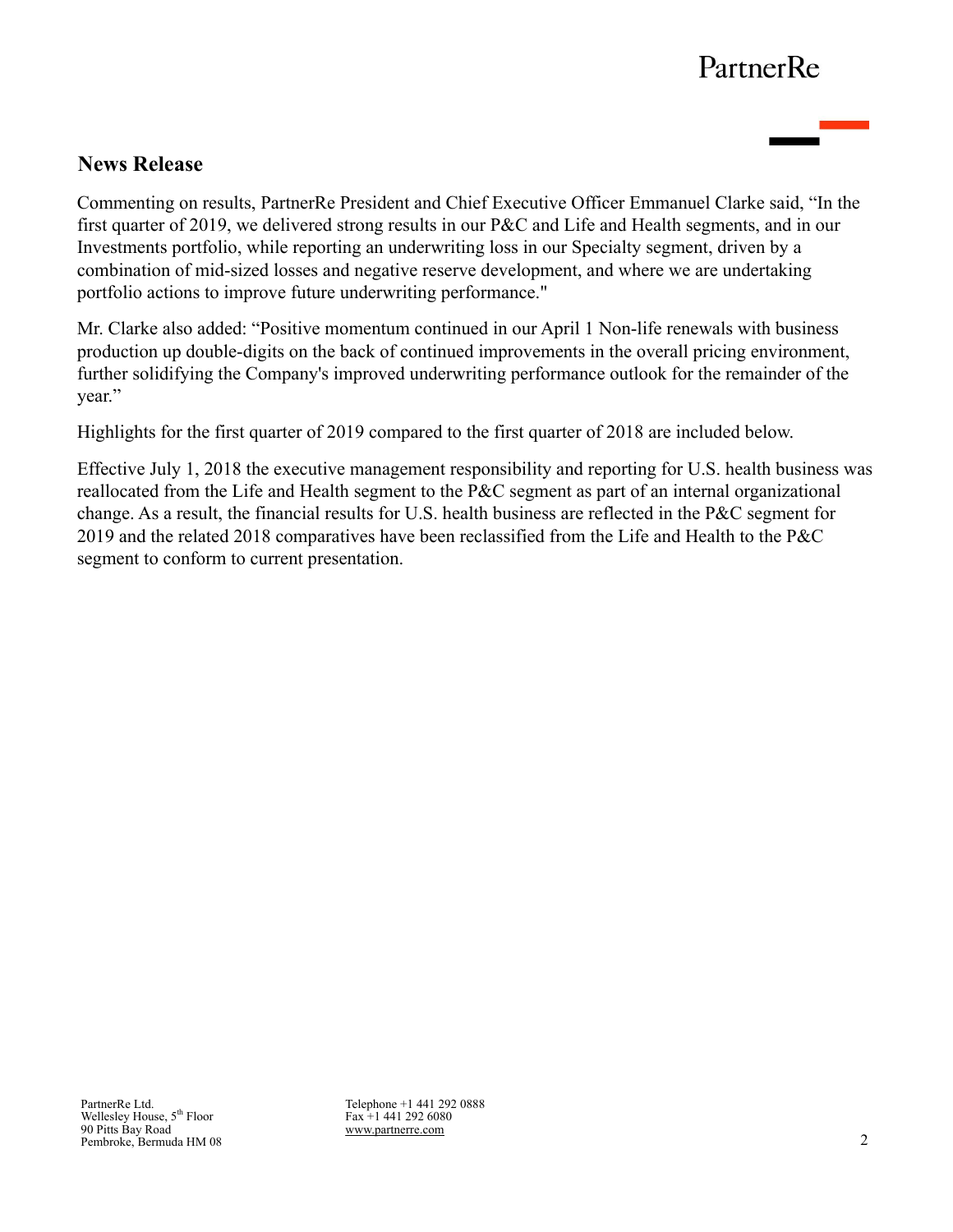# **News Release**

## **Non-Life:**

- Non-life net premiums written for the quarter were up 24% compared to the first quarter of 2018, driven by a 30% increase in the P&C segment, and a 13% increase in the Specialty segment.
- The Non-life underwriting result was a profit of \$24 million (combined ratio of 97.7%) for the  $\blacksquare$ quarter compared to \$44 million (combined ratio of 95.2%) for the first quarter of 2018. The Nonlife combined ratio continued to benefit from net favorable prior years' reserve development of \$11 million (1.1 points) for the quarter, compared to \$34 million (3.7 points) for the first quarter of 2018, with favorable development in the P&C segment in the quarter offset by negative development in the Specialty segment.
- P&C combined ratio was 87.7% for the quarter compared to 100.2% for the first quarter of 2018,  $\blacksquare$ driven by an improvement in the current accident year technical ratio and higher prior year favorable reserve development. The P&C combined ratio for the first quarter of 2019 included \$49 million (7.3 points) of favorable prior year reserve development, including the 2018 catastrophic events where an increase in Jebi losses was offset by retro recoveries, compared to \$11 million (1.9 points) favorable prior year reserve development in the first quarter of 2018.
- Specialty combined ratio was 116.0% for the quarter due to \$38 million (10.4 points) of adverse  $\blacksquare$ prior year reserve development, primarily related to the Lloyd's net quota share portfolio, and a loss of \$27 million (7.3 points) in the aviation book for the current accident year. This compares with a combined ratio of 86.9% for the first quarter of 2018, which included no mid-sized losses and favorable prior year reserve development of \$23 million (6.8 points).

## **Life and Health:**

- Net premiums written were up  $18\%$  in the quarter compared to the first quarter of 2018, primarily driven by organic growth in life business.
- Allocated underwriting result was a gain of \$30 million for the quarter compared to \$29 million for  $\blacksquare$ the first quarter of 2018, driven by 17% growth in net premium earned and 30% growth in technical result (technical ratio down 0.8 points), partially offset by a \$4 million other expense increase to support future business growth.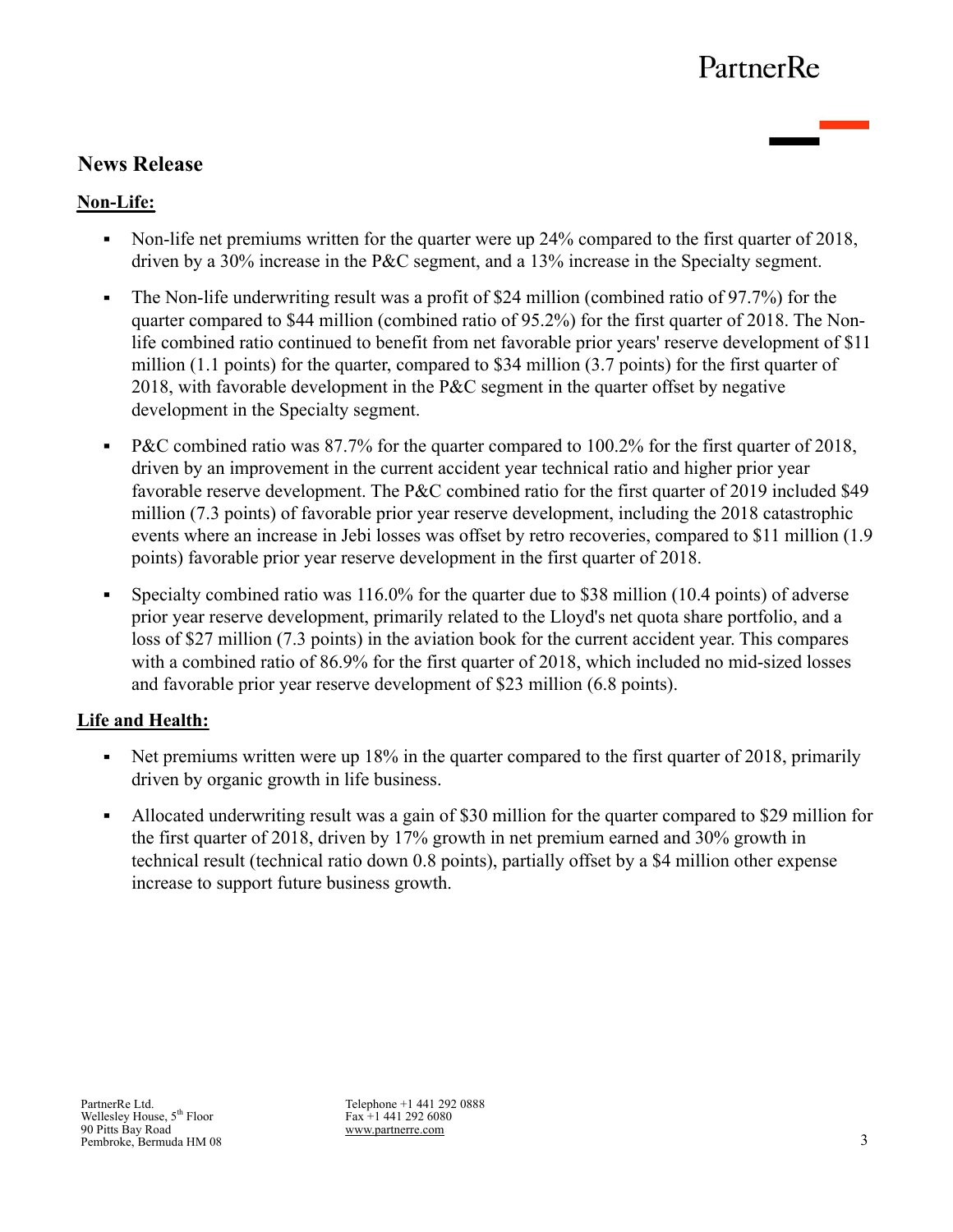# **News Release**

## **Investments:**

- Net investment return for the quarter was \$600 million, or 3.6%, and included net investment income of \$110 million, net realized and unrealized investment gains of \$469 million and interest in earnings of equity method investments of \$21 million. This compares to a negative total net investment return of \$102 million, or (0.6%), for the first quarter of 2018, which included net realized and unrealized investment losses of \$222 million, partially offset by net investment income of \$103 million, and interest in earnings of equity method investments of \$17 million.
- Net investment income of \$110 million for the quarter was up \$7 million, or 7%, compared to the  $\blacksquare$ same period in 2018, driven primarily by the impact of actions on the fixed maturities and shortterm investments portfolios undertaken in the fourth quarter of 2018 aimed at improving yield.
- Net realized and unrealized investment gains of \$469 million for the quarter were driven by \$280  $\blacksquare$ million net realized and unrealized investment gains on fixed maturities and short-term investments, due to decreases in world-wide risk free rates and credit spreads, and \$189 million net realized and unrealized investment gains on equities, investments in real estate and other invested assets, primarily due to gains in public equity funds managed by EXOR. This compared to net realized and unrealized investment losses of \$222 million for the first quarter of 2018, which included \$232 million net realized and unrealized investment losses on fixed maturities and shortterm investments, primarily driven by an increase in risk-free rates coupled with a widening of credit spreads in U.S. and Europe, and \$10 million net realized and unrealized investment gains on equities, investments in real estate and other invested assets.
- The interest in earnings of equity method investments of \$21 million in the first quarter of 2019 was primarily driven by an appreciation on real estate investments and certain private equity funds. This compared to gains of \$17 million in the first quarter of 2018.
- $\blacksquare$ As at March 31, 2019, reinvestment rates were 3.0% compared to the Company's fixed income investment portfolio yield of 3.1% for the first quarter of 2019.

## **Other Income Statement Items:**

- Other expenses of \$89 million (expense ratio of 6.4%) in the first quarter of 2019 was up \$2  $\mathbf{u}$  . million, or 3%, compared to \$87 million (expense ratio of 7.2%) for the same period of 2018.
- Net foreign exchange losses were \$25 million in the first quarter of 2019, primarily due to the depreciation of the U.S. dollar against the British pound and Canadian dollar (these losses were offset by gains in change in currency translation adjustment during the quarter). This compared to losses of \$13 million in the first quarter of 2018, primarily driven by hedging costs.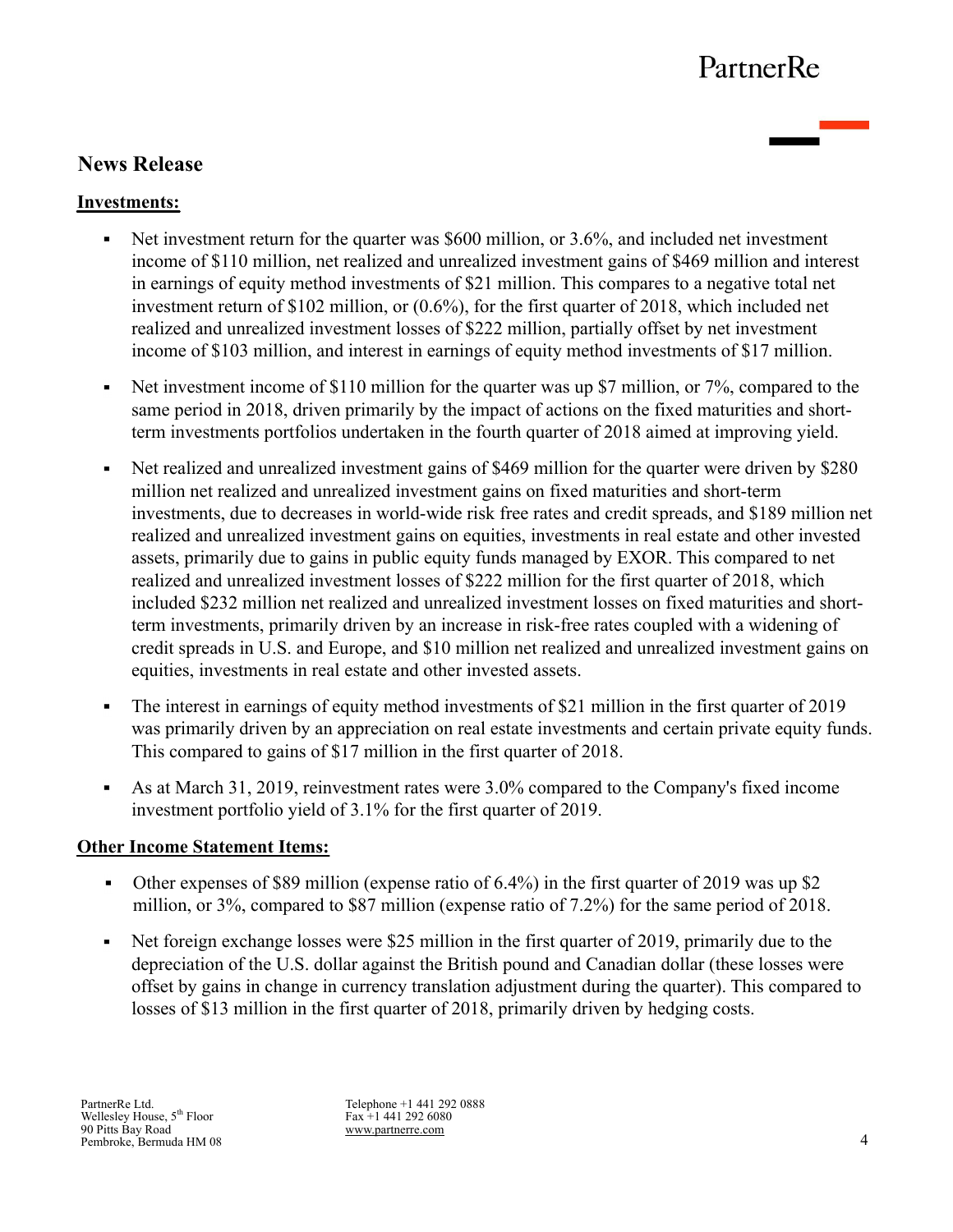## **News Release**

- Interest expense of \$11 million and preferred dividends of \$12 million in the first quarter of 2019  $\mathbf{u} = \mathbf{0}$ were comparable to the first quarter of 2018.
- Income tax expense was \$45 million on pre-tax income of \$554 million in the first quarter of 2019 compared to a benefit of \$15 million on pre-tax losses of \$123 million for the same period of 2018. These amounts were primarily driven by the geographical distribution of pre-tax profits and losses.

## **Balance Sheet, Capitalization, and Cash Flows:**

- Total investments and cash and cash equivalents were \$16.8 billion at March 31, 2019, up 3.1% compared to December 31, 2018.
- Cash and cash equivalents, fixed maturities, and short-term investments, which are government issued or investment grade fixed income securities, were \$13.7 billion at March 31, 2019, representing 82% of the cash and cash equivalents and total investments.
- The average credit rating and expected average duration of the fixed income portfolio at March 31, 2019 was A and 4.0 years, respectively, while the average duration of the Company's liabilities was 4.7 years.
- Dividends declared and paid to common shareholders for the quarter were \$80 million compared to \$48 million for the first quarter of 2018.
- Total capital was \$8.4 billion at March 31, 2019, up 5.6% compared to December 31, 2018,  $\blacksquare$ primarily due to the net income for 2019 and favorable foreign currency translation adjustment, partially offset by dividends on preferred and common shares.
- Common shareholder's equity (or book value) of \$6.3 billion and tangible book value of \$5.7  $\mathbf{u}$  . billion at March 31, 2019 increased 7.9% and 8.8%, respectively, compared to December 31, 2018, primarily due to the net income available to common shareholder for the quarter and the foreign currency translation adjustment, partially offset by dividends on common shares. Book value at March 31, 2019, excluding dividends on common shares for the quarter, was up 9.3% compared to December 31, 2018.
- Cash provided by operating activities, which include cash flows related to net investment income  $\blacksquare$ and underwriting operations, was \$92 million in the quarter compared to \$36 million of cash used in operating activities in the first quarter of 2018. The increase for the quarter over the first quarter of 2018 was primarily driven by an increase in cash flow from underwriting operations.

 $\mathcal{L} = \{ \mathcal{L} \}$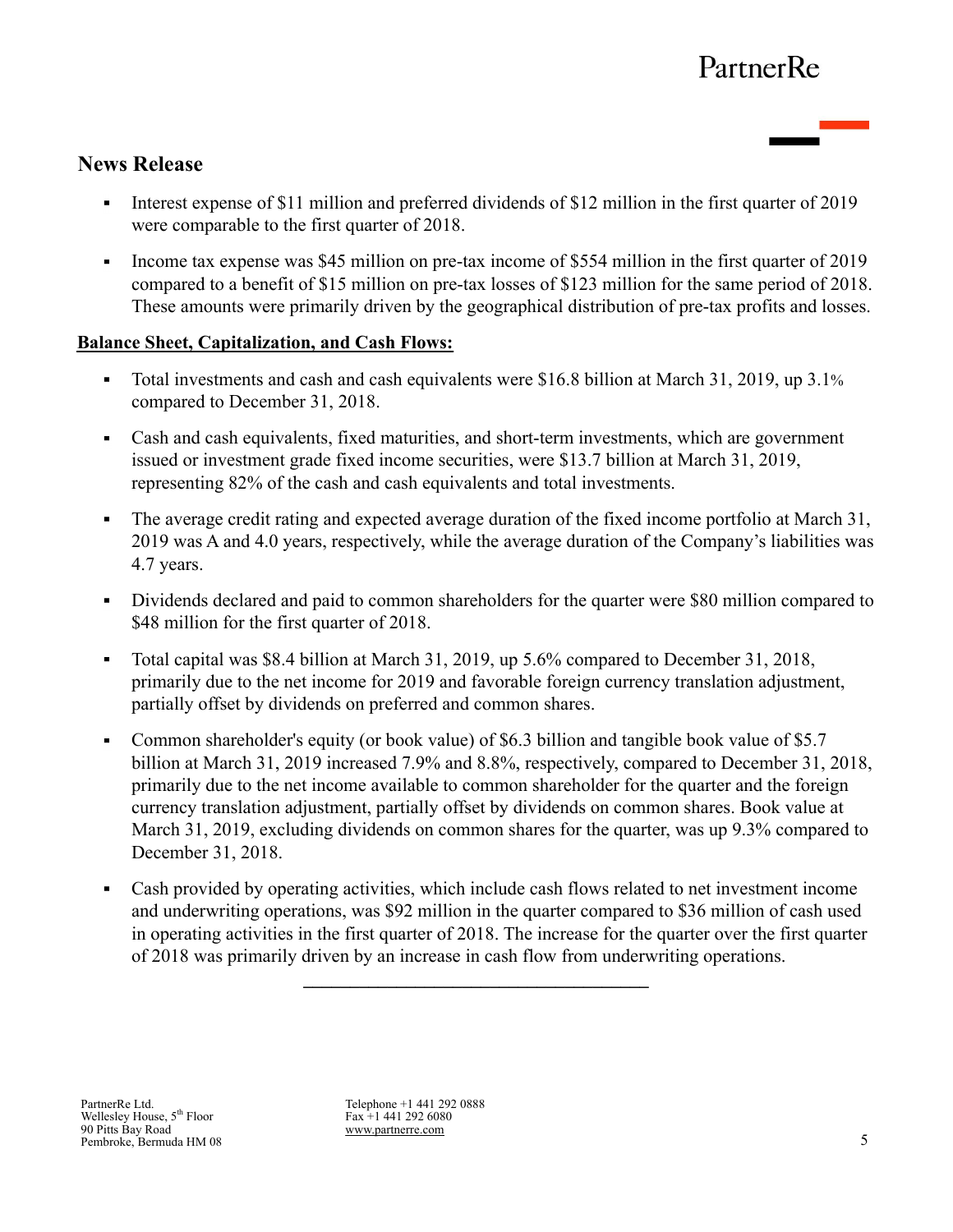## **News Release**

**PartnerRe Ltd. is a leading global reinsurer that helps insurance companies reduce their earnings volatility, strengthen their capital and grow their businesses through reinsurance solutions. Risks are underwritten on a worldwide basis through the Company's three segments: P&C, Specialty, and Life and Health. For the year ended December 31, 2018, total revenues were \$5.6 billion. At March 31, 2019, total assets were \$24.0 billion, total capital was \$8.4 billion and total shareholders' equity was \$7.0 billion. PartnerRe enjoys strong financial strength ratings as follows: A.M. Best A / Moody's A1 / Standard & Poor's A+.** 

*PartnerRe on the Internet:* www.partnerre.com

*Please refer to the "Financial Information - Annual Reports" section of the Company's website for a copy of the Company's Annual Report on Form 20-F at:* www.partnerre.com/financial-information/annual-reports/

**Forward-looking statements contained in this press release are based on the Company's assumptions and expectations concerning future events and financial performance and are made pursuant to the safe harbor provisions of the Private Securities Litigation Reform Act of 1995. Such statements are subject to significant business, economic and competitive risks and uncertainties that could cause actual results to differ materially from those reflected in the forward-looking statements. PartnerRe's forward-looking statements could be affected by numerous foreseeable and unforeseeable events and developments such as exposure to catastrophe or other large property and casualty losses, credit, interest, currency and other risks associated with the Company's investment portfolio, adequacy of reserves, levels and pricing of new and renewal business achieved, changes in accounting policies, risks associated with implementing business strategies, and other factors identified in the Company's reports filed or furnished with the Securities and Exchange Commission. In light of the significant uncertainties inherent in the forward-looking information contained herein, readers are cautioned not to place undue reliance on these forward-looking statements, which speak only as of the dates on which they are made. The Company disclaims any obligation to publicly update or revise any forward-looking information or statements.** 

**The Company's estimate for recent catastrophic losses is based on a preliminary analysis of the Company's exposures, the current assumption of total insured industry losses and preliminary information received from certain cedants to date. There is material uncertainty associated with the Company's loss estimates given the nature, magnitude and recency of these loss events and the limited claims information received to date. The ultimate loss therefore may differ materially from the current preliminary estimate.**

| <b>Contacts:</b> | PartnerRe Ltd.                   |
|------------------|----------------------------------|
|                  | $(441)$ 292-0888                 |
|                  | Investor Contact: Ryan Lipschutz |
|                  | Media Contact: Celia Powell      |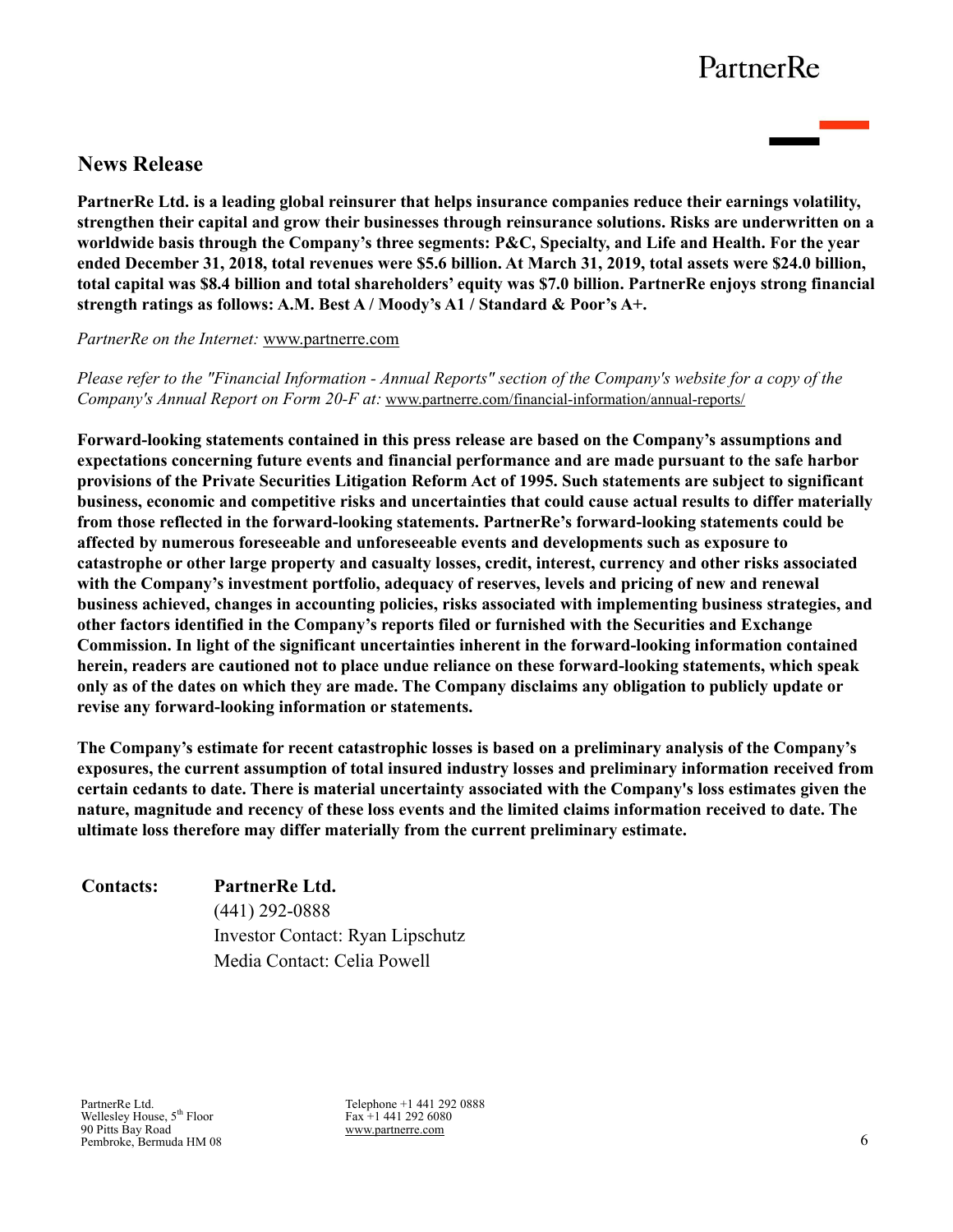### **PartnerRe Ltd. Consolidated Statements of Operations and Comprehensive Income (Loss)(1)** (Expressed in thousands of U.S. dollars)

(Unaudited)

|                                                                                  | For the three months ended |                |              |                |  |
|----------------------------------------------------------------------------------|----------------------------|----------------|--------------|----------------|--|
|                                                                                  |                            | March 31, 2019 |              | March 31, 2018 |  |
| <b>Revenues</b>                                                                  |                            |                |              |                |  |
| Gross premiums written                                                           |                            | 2,117,274      | <sup>S</sup> | 1,804,841      |  |
| Net premiums written                                                             |                            | 1,943,807      | \$           | 1,581,652      |  |
| Increase in unearned premiums                                                    |                            | (558, 174)     |              | (377, 624)     |  |
| Net premiums earned                                                              |                            | 1,385,633      |              | 1,204,028      |  |
| Net investment income                                                            |                            | 109,708        |              | 102,399        |  |
| Net realized and unrealized investment gains (losses) <sup>(2)</sup>             |                            | 468,778        |              | (222, 560)     |  |
| Other income                                                                     |                            | 3,911          |              | 5,180          |  |
| <b>Total revenues</b>                                                            |                            | 1,968,030      |              | 1,089,047      |  |
| <b>Expenses</b>                                                                  |                            |                |              |                |  |
| Losses and loss expenses                                                         |                            | 991,783        |              | 828,895        |  |
| Acquisition costs                                                                |                            | 316,208        |              | 283,621        |  |
| Other expenses                                                                   |                            | 89,193         |              | 86,732         |  |
| Interest expense                                                                 |                            | 10,761         |              | 10,747         |  |
| Amortization of intangible assets                                                |                            | 2,861          |              | 5,902          |  |
| Net foreign exchange losses                                                      |                            | 25,052         |              | 13,831         |  |
| <b>Total expenses</b>                                                            |                            | 1,435,858      |              | 1,229,728      |  |
| Income (loss) before taxes and interest in earnings of equity method investments |                            | 532,172        |              | (140, 681)     |  |
| Income tax expense (benefit)                                                     |                            | 44,988         |              | (15,072)       |  |
| Interest in earnings of equity method investments                                |                            | 21,352         |              | 17,463         |  |
| Net income (loss)                                                                |                            | 508,536        |              | (108, 146)     |  |
| Preferred dividends                                                              |                            | 11,604         |              | 11,604         |  |
| Net income (loss) attributable to common shareholder                             | \$                         | 496,932        | -\$          | (119,750)      |  |
| <b>Comprehensive income (loss)</b>                                               |                            |                |              |                |  |
| Net income (loss)                                                                | \$                         | 508,536        | <sup>S</sup> | (108, 146)     |  |
| Change in currency translation adjustment                                        |                            | 44,530         |              | (14, 974)      |  |
| Change in net unrealized gains or losses on investments, net of tax              |                            | (1,236)        |              | (75)           |  |
| Change in unfunded pension obligation, net of tax                                |                            | 81             |              | (1,245)        |  |
| <b>Comprehensive income (loss)</b>                                               | $\mathbb S$                | 551,911        | \$           | (124, 440)     |  |

*(1) The Company's common shares included in shareholders' equity are owned by EXOR Nederland N.V. and are no longer traded on the NYSE. As such, per share data is not meaningful to present.*

*(2) Net realized and unrealized investment gains (losses) include net unrealized gains of \$441 million and losses of \$221 million for the three months ended March 31, 2019 and 2018, respectively.*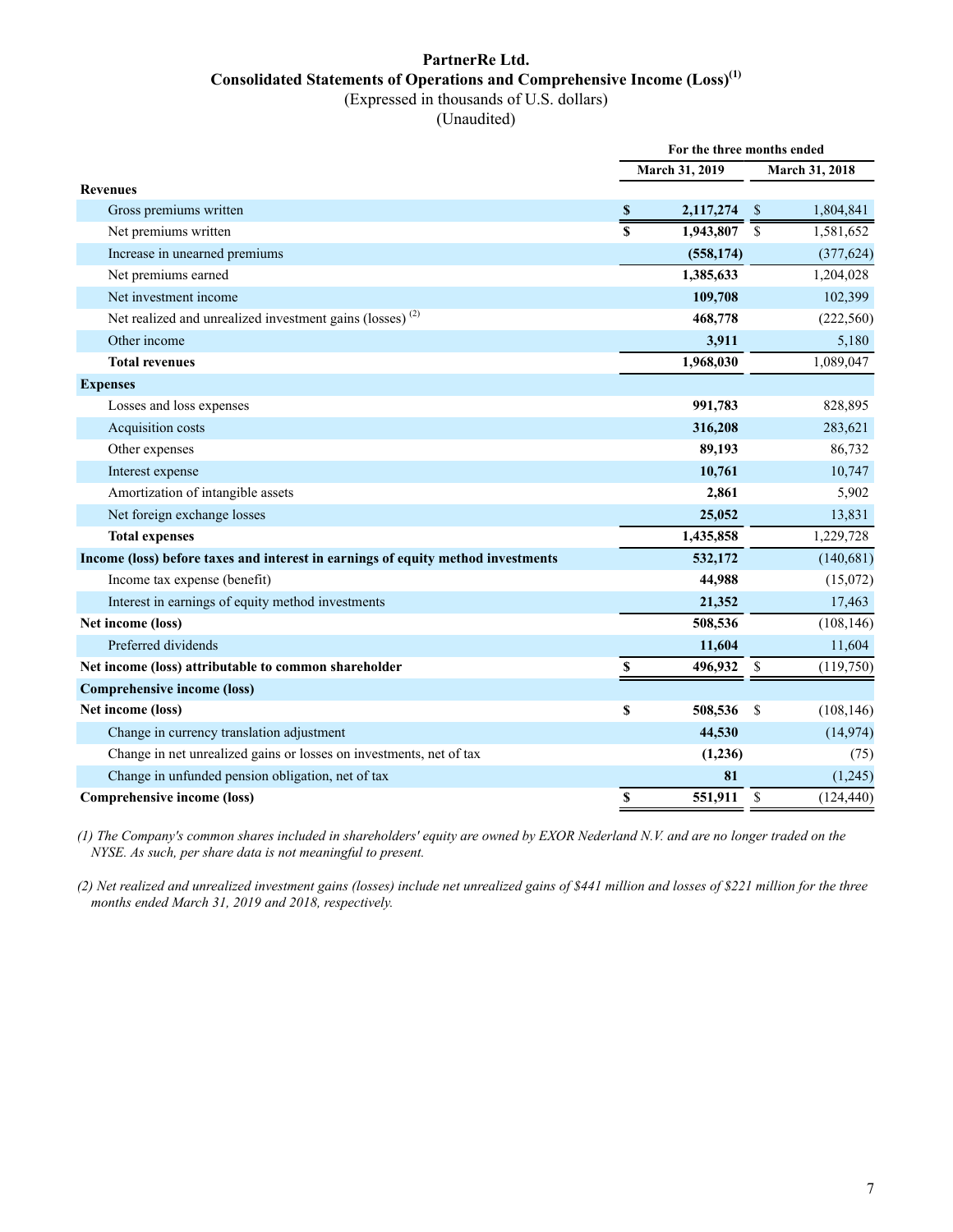# **PartnerRe Ltd. Consolidated Balance Sheets**

(Expressed in thousands of U.S. dollars, except parenthetical share data)

(Unaudited)

|                                                                                                                           |                           | March 31, 2019 |               | December 31, 2018 |
|---------------------------------------------------------------------------------------------------------------------------|---------------------------|----------------|---------------|-------------------|
| <b>Assets</b>                                                                                                             |                           |                |               |                   |
| <b>Investments:</b>                                                                                                       |                           |                |               |                   |
| Fixed maturities, at fair value                                                                                           | \$                        | 13, 151, 241   | <sup>\$</sup> | 12,639,845        |
| Short-term investments, at fair value                                                                                     |                           | 356,219        |               | 493,726           |
| Equities, at fair value                                                                                                   |                           | 879,547        |               | 694,301           |
| Investments in real estate                                                                                                |                           | 74,975         |               | 72,573            |
| Other invested assets                                                                                                     |                           | 1,625,845      |               | 1,488,995         |
| <b>Total investments</b>                                                                                                  |                           | 16,087,827     |               | 15,389,440        |
| Cash and cash equivalents                                                                                                 |                           | 677,638        |               | 877,907           |
| Accrued investment income                                                                                                 |                           | 125,816        |               | 115,735           |
| Reinsurance balances receivable                                                                                           |                           | 3,488,395      |               | 2,976,644         |
| Reinsurance recoverable on paid and unpaid losses                                                                         |                           | 987,718        |               | 940,291           |
| Funds held by reinsured companies                                                                                         |                           | 842,749        |               | 829,695           |
| Deferred acquisition costs                                                                                                |                           | 852,727        |               | 743,046           |
| Deposit assets                                                                                                            |                           | 76,215         |               | 80,661            |
| Net tax assets                                                                                                            |                           | 149,474        |               | 157,690           |
| Goodwill                                                                                                                  |                           | 456,380        |               | 456,380           |
| Intangible assets                                                                                                         |                           | 126,110        |               | 128,899           |
| Other assets $^{(1)}$                                                                                                     |                           | 145,613        |               | 63,506            |
| <b>Total assets</b>                                                                                                       | $\mathbb S$               | 24,016,662     | $\mathbf s$   | 22,759,894        |
| <b>Liabilities</b>                                                                                                        |                           |                |               |                   |
| Non-life reserves                                                                                                         | $\mathbf{s}$              | 9,792,272      | $\mathcal{S}$ | 9,895,376         |
| Life and health reserves                                                                                                  |                           | 2,259,134      |               | 2,198,080         |
| Unearned premiums                                                                                                         |                           | 2,706,283      |               | 2,072,953         |
| Other reinsurance balances payable                                                                                        |                           | 364,804        |               | 281,744           |
| Deposit liabilities                                                                                                       |                           | 7,077          |               | 7,172             |
| Net tax liabilities                                                                                                       |                           | 125,594        |               | 101,525           |
| Accounts payable, accrued expenses and other <sup>(1)</sup>                                                               |                           | 378,871        |               | 266,524           |
| Debt related to senior notes                                                                                              |                           | 1,334,476      |               | 1,349,017         |
| Debt related to capital efficient notes                                                                                   |                           | 70,989         |               | 70,989            |
| <b>Total liabilities</b>                                                                                                  |                           | 17,039,500     |               | 16,243,380        |
| <b>Shareholders' Equity</b>                                                                                               |                           |                |               |                   |
| Common shares (par value \$0.00000001; issued and outstanding: 100,000,000 shares)                                        |                           |                |               |                   |
| Preferred shares (par value \$1.00; issued and outstanding: 28,169,062 shares; aggregate<br>liquidation value: \$704,227) |                           | 28,169         |               | 28,169            |
| Additional paid-in capital                                                                                                |                           | 2,396,530      |               | 2,396,530         |
| Accumulated other comprehensive loss                                                                                      |                           | (95,259)       |               | (138, 634)        |
| Retained earnings                                                                                                         |                           | 4,647,722      |               | 4,230,449         |
| Total shareholders' equity                                                                                                |                           | 6,977,162      |               | 6,516,514         |
| Total liabilities and shareholders' equity                                                                                | $\boldsymbol{\mathsf{s}}$ | 24,016,662     | \$            | 22,759,894        |

*(1) Effective January 1, 2019, the Company adopted ASC 842, a new accounting standard for leases, which resulted in an increase of approximately \$80 million related to the recognition of operating lease right-of-use assets in Other assets and operating lease liabilities in Accounts payable, accrued expenses, and other at March 31, 2019.*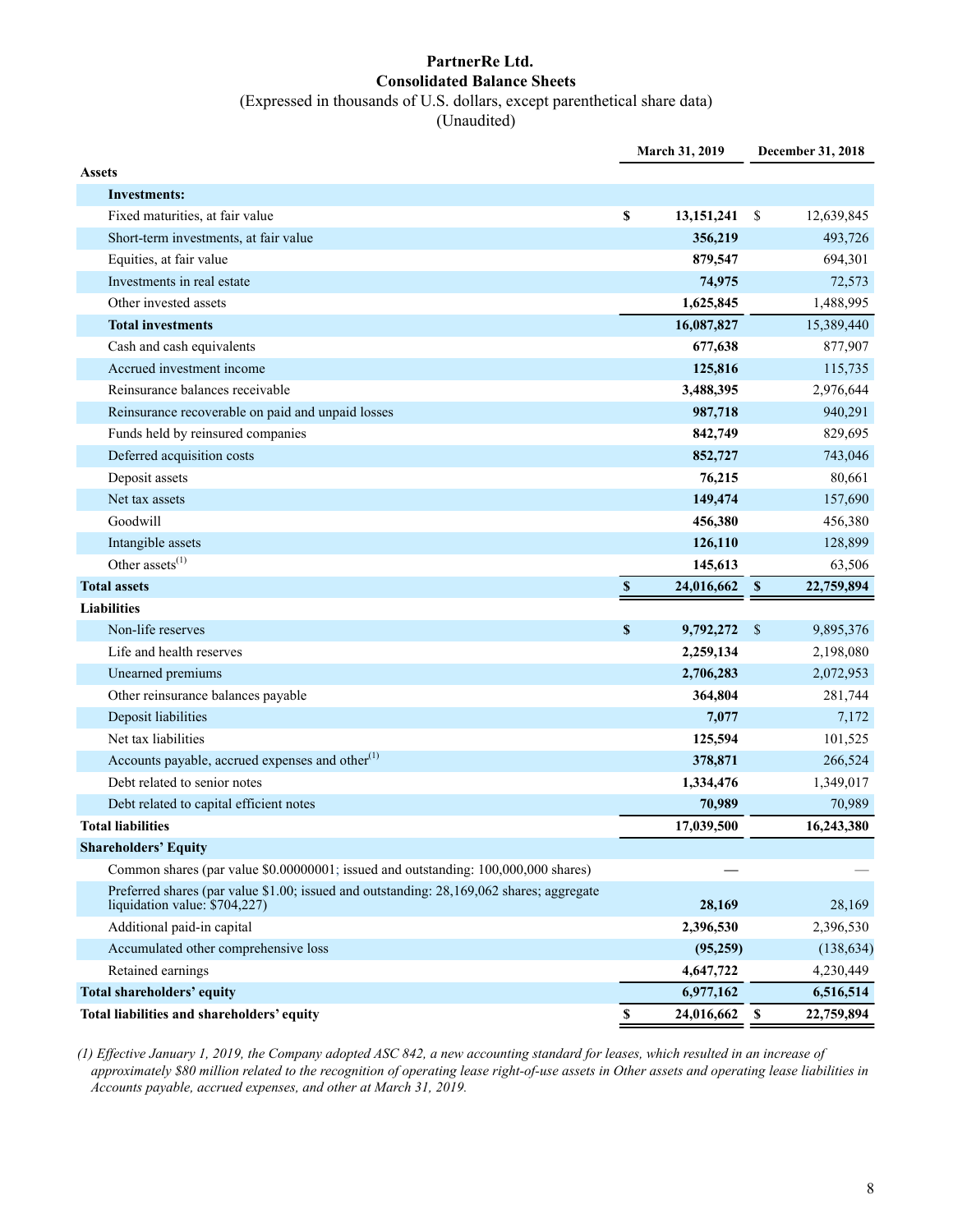### **PartnerRe Ltd. Condensed Consolidated Statements of Cash Flows** (Expressed in thousands of U.S. dollars)

(Unaudited)

|                                                     | For the three months ended |                       |    |                       |  |
|-----------------------------------------------------|----------------------------|-----------------------|----|-----------------------|--|
|                                                     |                            | <b>March 31, 2019</b> |    | <b>March 31, 2018</b> |  |
| Net cash provided by (used in) operating activities | S                          | 91,752                | -S | (35,682)              |  |
| Net cash used in investing activities               |                            | (198, 984)            |    | (31, 141)             |  |
| Net cash used in financing activities               |                            | (90, 784)             |    | (59, 439)             |  |
| Effect of foreign exchange rate changes on cash     |                            | (2,253)               |    | 9,376                 |  |
| Decrease in cash and cash equivalents               |                            | (200, 269)            |    | (116, 886)            |  |
| Cash and cash equivalents - beginning of period     |                            | 877,907               |    | 1,772,012             |  |
| Cash and cash equivalents - end of period           |                            | 677,638               |    | 1,655,126             |  |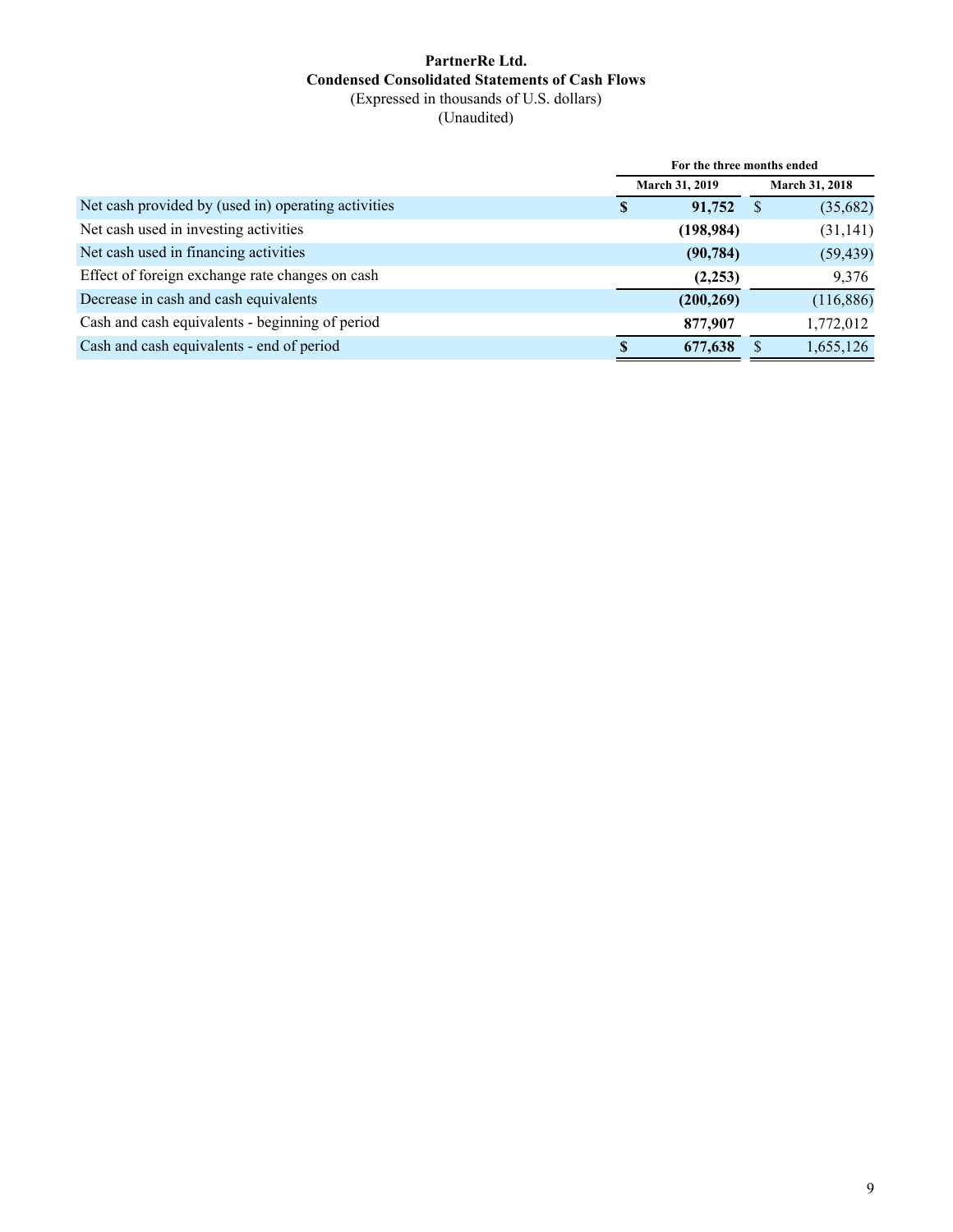#### **PartnerRe Ltd. Segment Information** (Expressed in millions of U.S. dollars, except percentages)

(Unaudited)

|                                                   | For the three months ended March 31, 2019 |                |              |                             |                         |                          |              |                               |                        |                               |               |              |
|---------------------------------------------------|-------------------------------------------|----------------|--------------|-----------------------------|-------------------------|--------------------------|--------------|-------------------------------|------------------------|-------------------------------|---------------|--------------|
|                                                   |                                           | P&C<br>segment |              | <b>Specialty</b><br>segment |                         | <b>Total</b><br>Non-life |              | Life<br>and Health<br>segment | Corporate<br>and Other |                               |               | <b>Total</b> |
| Gross premiums written                            | $\mathbf S$                               | 1,250          | $\mathbb{S}$ | 508                         | $\mathbb{S}$            | 1,758                    | $\mathbb{S}$ | 359                           | $\mathbb{S}$           | $\overline{\phantom{0}}$      | $\mathcal{S}$ | 2,117        |
| Net premiums written                              |                                           | 1,113          | \$           | 481                         |                         | 1,594                    |              | 350                           | \$                     |                               |               | 1,944        |
| Increase in unearned premiums                     |                                           | (438)          |              | (112)                       |                         | (550)                    |              | (8)                           |                        | —                             |               | (558)        |
| Net premiums earned                               | $\mathbf S$                               | 675            | $\mathbb{S}$ | 369                         | $\mathbf S$             | 1,044                    | \$           | 342                           | $\mathbb{S}$           | $\overline{\phantom{0}}$      | $\mathbf S$   | 1,386        |
| Losses and loss expenses                          |                                           | (399)          |              | (313)                       |                         | (712)                    |              | (280)                         |                        |                               |               | (992)        |
| Acquisition costs                                 |                                           | (173)          |              | (107)                       |                         | (280)                    |              | (36)                          |                        | $\overbrace{\phantom{13333}}$ |               | (316)        |
| <b>Technical result</b>                           | $\mathbf{s}$                              | 103            | $\mathbf{s}$ | (51)                        | $\overline{\mathbf{s}}$ | 52                       | S            | 26                            | $\mathbf{s}$           |                               | S             | 78           |
| Other income                                      |                                           |                |              |                             |                         |                          |              | 3                             |                        |                               |               | 4            |
| Other expenses                                    |                                           | (20)           |              | (8)                         |                         | (28)                     |              | (15)                          |                        | (46)                          |               | (89)         |
| <b>Underwriting result</b>                        | S                                         | 83             | \$           | (59)                        | <sup>\$</sup>           | 24                       | S            | 14                            |                        | n/a                           | S             | (7)          |
| Net investment income                             |                                           |                |              |                             |                         |                          |              | 16                            |                        | 94                            |               | 110          |
| Allocated underwriting result                     |                                           |                |              |                             |                         |                          | $\mathbf S$  | 30                            |                        | n/a                           |               | n/a          |
| Net realized and unrealized investment gains      |                                           |                |              |                             |                         |                          |              |                               |                        | 469                           |               | 469          |
| Interest expense                                  |                                           |                |              |                             |                         |                          |              |                               |                        | (11)                          |               | (11)         |
| Amortization of intangible assets                 |                                           |                |              |                             |                         |                          |              |                               |                        | (3)                           |               | (3)          |
| Net foreign exchange losses                       |                                           |                |              |                             |                         |                          |              |                               |                        | (25)                          |               | (25)         |
| Income tax expense                                |                                           |                |              |                             |                         |                          |              |                               |                        | (45)                          |               | (45)         |
| Interest in earnings of equity method investments |                                           |                |              |                             |                         |                          |              |                               |                        | 21                            |               | 21           |
| <b>Net income</b>                                 |                                           |                |              |                             |                         |                          |              |                               |                        | n/a                           |               | 509          |
| Loss ratio $(1)$                                  |                                           | 59.1%          |              | 84.8%                       |                         | 68.2%                    |              |                               |                        |                               |               |              |
| Acquisition ratio <sup>(2)</sup>                  |                                           | 25.6           |              | 29.0                        |                         | 26.8                     |              |                               |                        |                               |               |              |
| Technical ratio <sup>(3)</sup>                    |                                           | 84.7%          |              | 113.8%                      |                         | 95.0%                    |              |                               |                        |                               |               |              |
| Other expense ratio <sup>(4)</sup>                |                                           | 3.0            |              | 2.2                         |                         | 2.7                      |              |                               |                        |                               |               |              |
| Combined ratio $(5)$                              |                                           | 87.7%          |              | 116.0%                      |                         | 97.7%                    |              |                               |                        |                               |               |              |

**For the three months ended March 31, 2018**

|                                                   |             | P&C<br>segment <sup>(6)</sup> |               | <b>Specialty</b><br>segment |               | <b>Total</b><br>Non-life |                    | Life<br>and Health<br>segment <sup>(6)</sup> | Corporate<br>and Other |                          |              | <b>Total</b> |
|---------------------------------------------------|-------------|-------------------------------|---------------|-----------------------------|---------------|--------------------------|--------------------|----------------------------------------------|------------------------|--------------------------|--------------|--------------|
| Gross premiums written                            | S           | 995                           | S.            | 505                         | S.            | 1,500                    | \$                 | 305                                          | S.                     | $\overline{\phantom{0}}$ | \$           | 1,805        |
| Net premiums written                              | \$          | 859                           | $\mathcal{S}$ | 426                         | <sup>\$</sup> | 1,285                    | $\mathbf{\hat{s}}$ | 297                                          | $\mathbf{\hat{s}}$     |                          |              | 1,582        |
| Increase in unearned premiums                     |             | (290)                         |               | (83)                        |               | (373)                    |                    | (5)                                          |                        |                          |              | (378)        |
| Net premiums earned                               | $\mathbf S$ | 569                           | $\mathbf{s}$  | 343                         | $\mathbb{S}$  | 912                      | S                  | 292                                          | $\mathcal{S}$          | $\equiv$                 | $\mathbb{S}$ | 1,204        |
| Losses and loss expenses                          |             | (404)                         |               | (185)                       |               | (589)                    |                    | (240)                                        |                        |                          |              | (829)        |
| Acquisition costs                                 |             | (145)                         |               | (107)                       |               | (252)                    |                    | (32)                                         |                        | --                       |              | (284)        |
| <b>Technical result</b>                           | \$          | 20                            | S             | 51                          | S             | 71                       | S                  | 20                                           | $\mathbf{s}$           | $\overline{\phantom{0}}$ | S            | 91           |
| Other income                                      |             |                               |               |                             |               |                          |                    | $\overline{4}$                               |                        | $\mathbf{1}$             |              | 5            |
| Other expenses                                    |             | (21)                          |               | (6)                         |               | (27)                     |                    | (11)                                         |                        | (49)                     |              | (87)         |
| <b>Underwriting result</b>                        | S           | (1)                           | $\mathbf{s}$  | 45                          | S             | 44                       | S                  | 13                                           |                        | n/a                      | $\mathbf{s}$ | 9            |
| Net investment income                             |             |                               |               |                             |               |                          |                    | 16                                           |                        | 87                       |              | 103          |
| <b>Allocated underwriting result</b>              |             |                               |               |                             |               |                          | S                  | 29                                           |                        | n/a                      |              | n/a          |
| Net realized and unrealized investment losses     |             |                               |               |                             |               |                          |                    |                                              |                        | (222)                    |              | (222)        |
| Interest expense                                  |             |                               |               |                             |               |                          |                    |                                              |                        | (11)                     |              | (11)         |
| Amortization of intangible assets                 |             |                               |               |                             |               |                          |                    |                                              |                        | (6)                      |              | (6)          |
| Net foreign exchange losses                       |             |                               |               |                             |               |                          |                    |                                              |                        | (13)                     |              | (13)         |
| Income tax benefit                                |             |                               |               |                             |               |                          |                    |                                              |                        | 15                       |              | 15           |
| Interest in earnings of equity method investments |             |                               |               |                             |               |                          |                    |                                              |                        | 17                       |              | 17           |
| <b>Net loss</b>                                   |             |                               |               |                             |               |                          |                    |                                              |                        | n/a                      |              | (108)        |
| Loss ratio <sup>(1)</sup>                         |             | 71.0%                         |               | 53.8%                       |               | 64.6%                    |                    |                                              |                        |                          |              |              |
| Acquisition ratio <sup>(2)</sup>                  |             | 25.5                          |               | 31.3                        |               | 27.6                     |                    |                                              |                        |                          |              |              |
| Technical ratio <sup>(3)</sup>                    |             | 96.5%                         |               | 85.1%                       |               | 92.2%                    |                    |                                              |                        |                          |              |              |
| Other expense ratio <sup>(4)</sup>                |             | 3.7                           |               | 1.8                         |               | 3.0                      |                    |                                              |                        |                          |              |              |
| Combined ratio <sup>(5)</sup>                     |             | 100.2%                        |               | 86.9%                       |               | 95.2%                    |                    |                                              |                        |                          |              |              |

*(1) Loss ratio is obtained by dividing losses and loss expenses by net premiums earned.*

*(2) Acquisition ratio is obtained by dividing acquisition costs by net premiums earned.*

*(3) Technical ratio is defined as the sum of the loss ratio and the acquisition ratio.*

*(4) Other expense ratio is obtained by dividing other expenses by net premiums earned.*

*(5) Combined ratio is defined as the sum of the technical ratio and the other expense ratio.*

*(6) Effective July 1, 2018, the executive management responsibility and reporting for U.S. health business was reallocated from the Life and Health segment to the P&C segment as part of an internal organizational change. As a result, the financial results for U.S. health business for 2019 and 2018 have been included in the P&C segment and the impacted 2018 comparatives have been reclassified from the Life and Health to the P&C segment to conform to current presentation.*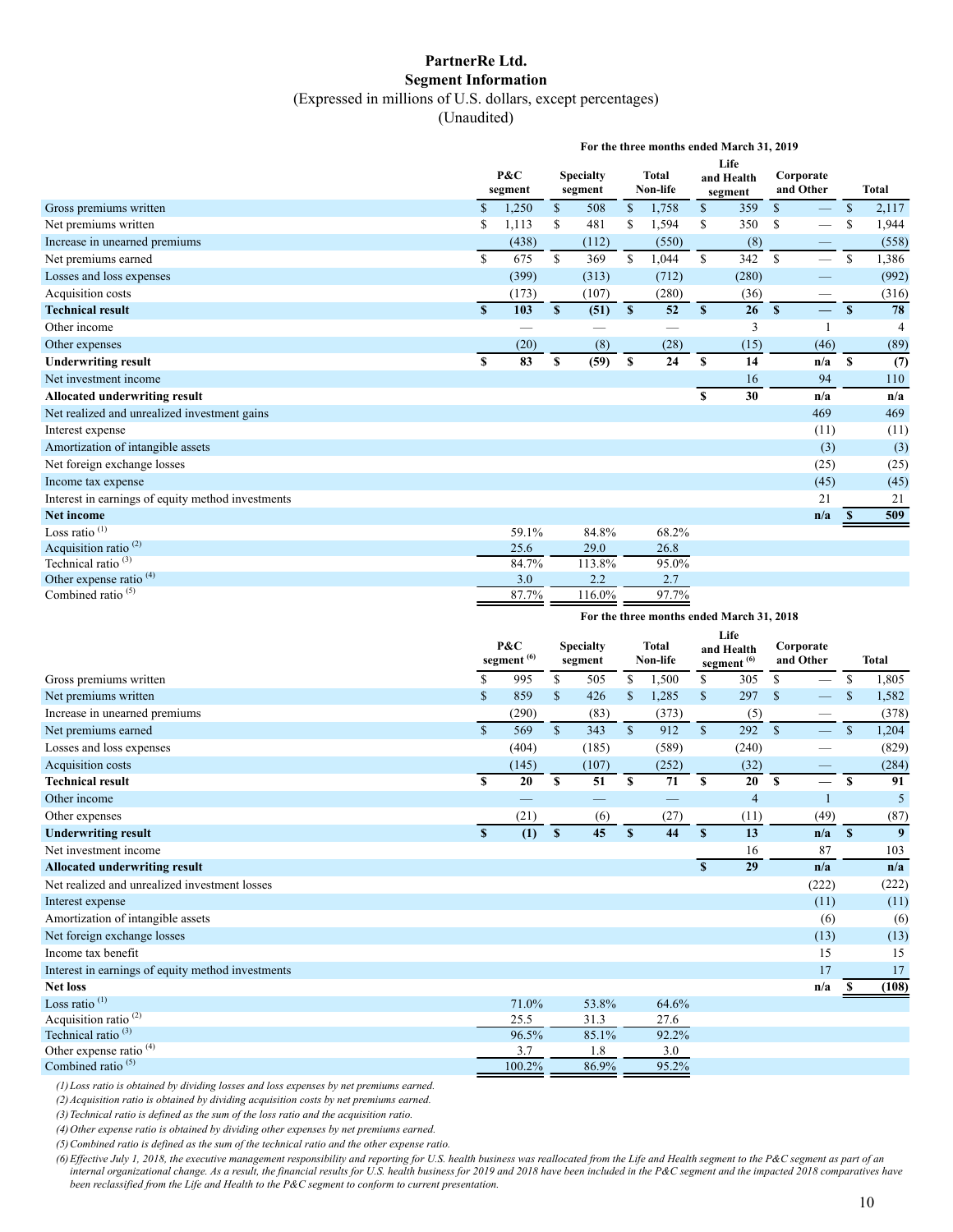### **PartnerRe Ltd. Investment Portfolio** (Expressed in thousands of U.S. dollars, except percentages) (Unaudited)

|                                                                                     |               | March 31, 2019 |                      |                                       | <b>December 31, 2018</b>  |
|-------------------------------------------------------------------------------------|---------------|----------------|----------------------|---------------------------------------|---------------------------|
| <b>Investments:</b>                                                                 |               |                |                      |                                       |                           |
| <b>Fixed maturities</b>                                                             |               |                |                      |                                       |                           |
| U.S. government                                                                     | \$            | 1,155,925      | $7\%$ \$             | 2,343,278                             | 15%                       |
| U.S. government sponsored enterprises                                               |               | 291,936        | $\overline{2}$       |                                       | 1,730                     |
| U.S. states, territories and municipalities                                         |               | 140,732        |                      |                                       | 134,593                   |
| Non-U.S. sovereign government, supranational and government related                 |               | 2,161,886      | 13                   | 2,158,642                             | 14                        |
| Corporate bonds                                                                     |               | 6,846,471      | 43                   | 5,611,678                             | 36                        |
| Mortgage/asset-backed securities                                                    |               | 2,554,291      | 16                   | 2,389,924                             | 16                        |
| Total fixed maturities                                                              |               | 13,151,241     | 82                   | 12,639,845                            | 82                        |
| Short-term investments                                                              |               | 356,219        | $\overline{2}$       |                                       | $\mathfrak{Z}$<br>493,726 |
| Equities                                                                            |               | 879,547        | 6                    |                                       | 694,301<br>5              |
| Investments in real estate                                                          |               | 74,975         |                      |                                       | 72,573                    |
| Other invested assets                                                               |               | 1,625,845      | 10                   | 1,488,995                             | 10                        |
| <b>Total investments</b>                                                            | S             | 16,087,827     | 100%                 | $\overline{\mathbf{s}}$<br>15,389,440 | 100%                      |
| Cash and cash equivalents                                                           |               | 677,638        |                      |                                       | 877,907                   |
| Total investments and cash and cash equivalents                                     |               | 16,765,465     |                      | 16,267,347                            |                           |
| <b>Maturity distribution:</b>                                                       |               |                |                      |                                       |                           |
| One year or less                                                                    | $\mathsf{\$}$ | 773,906        | $6\%$ \$             |                                       | 898,455<br>$7\%$          |
| More than one year through five years                                               |               | 5,624,477      | 42                   | 5,821,125                             | 45                        |
| More than five years through ten years                                              |               | 3,321,327      | 24                   | 3,203,473                             | 24                        |
| More than ten years                                                                 |               | 1,233,459      | 9                    |                                       | 820,594<br>6              |
| Subtotal                                                                            |               | 10,953,169     | 81                   | 10,743,647                            | 82                        |
| Mortgage/asset-backed securities                                                    |               | 2,554,291      | 19                   | 2,389,924                             | 18                        |
| Total fixed maturities and short-term investments                                   | $\mathbf{s}$  | 13,507,460     | $100\%$ \$           | 13, 133, 571                          | 100%                      |
| Credit quality by market value (Total fixed maturities and short-term investments): |               |                |                      |                                       |                           |
| <b>AAA</b>                                                                          | $\mathsf{\$}$ | 1,373,119      | $10\%$ \$            | 1,167,970                             | 9%                        |
| AA                                                                                  |               | 5,175,373      | 38                   | 5,845,502                             | 44                        |
| $\mathbf{A}$                                                                        |               | 2,667,640      | 20                   | 2,653,345                             | 20                        |
| <b>BBB</b>                                                                          |               | 3,848,594      | 29                   | 2,985,983                             | 23                        |
| Below Investment Grade/Unrated                                                      |               | 442,734        | $\overline{3}$       |                                       | 480,771<br>$\overline{4}$ |
|                                                                                     | <sup>\$</sup> | 13,507,460     | $\frac{100\%}{S}$    | 13,133,571                            | $100\%$                   |
| Expected average duration                                                           |               |                | $\overline{4.0}$ Yrs |                                       | $\overline{3.9}$ Yrs      |
| Average yield to maturity at market                                                 |               |                | $3.0\%$              |                                       | 3.2%                      |
| Average credit quality                                                              |               |                | A                    |                                       | $\mathbf{A}$              |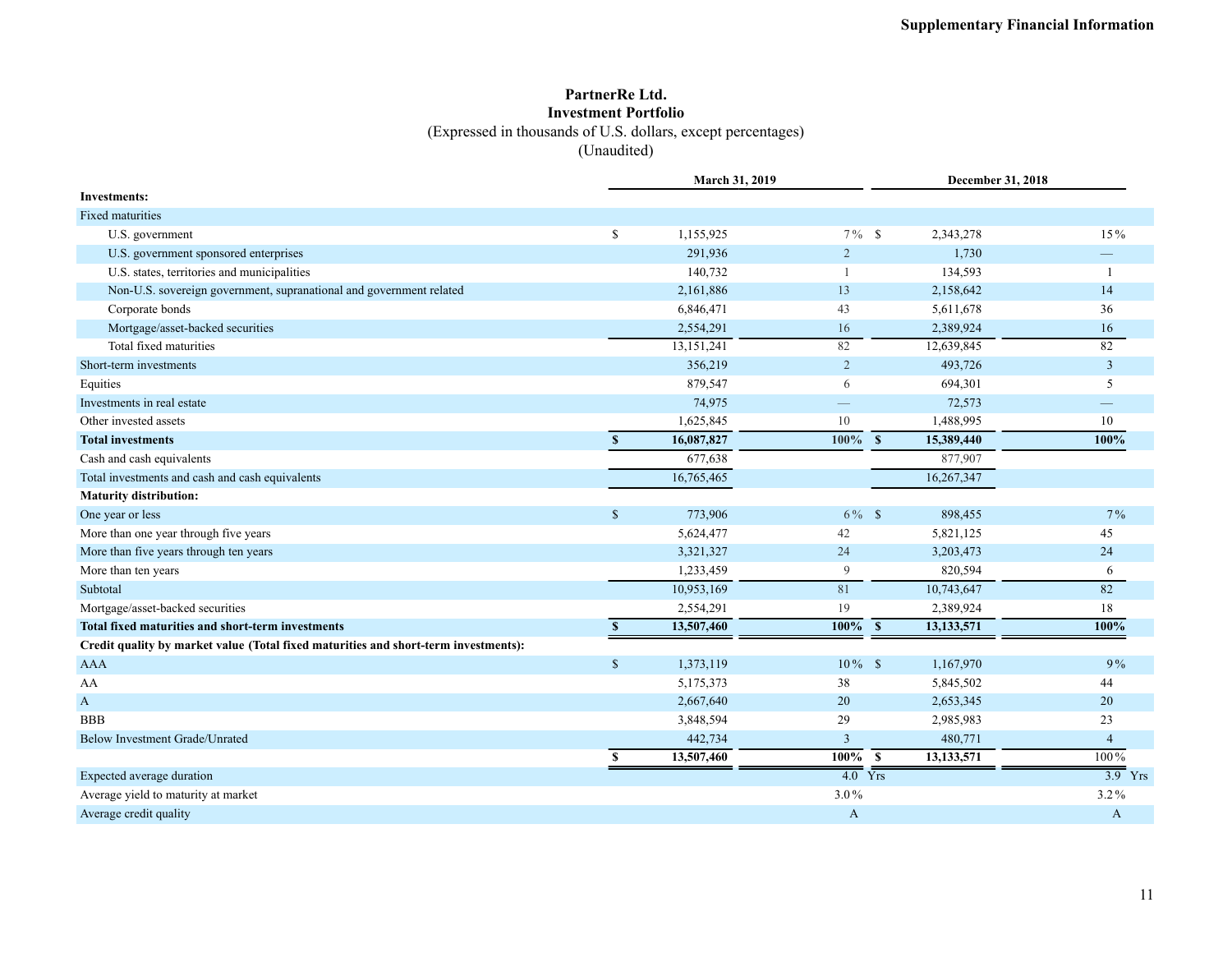## **PartnerRe Ltd. Distribution of Corporate Bonds**

(Expressed in thousands of U.S. dollars, except percentages)

(Unaudited)

#### **March 31, 2019**

|                                                    |              | <b>Fair Value</b>                         | Percentage of<br><b>Fair Value of</b><br><b>Corporate Bonds</b> | Percentage to<br><b>Invested Assets</b><br>and cash |              | Largest single issuer<br>as a percentage of<br><b>Invested Assets</b><br>and cash |              |                                               |              |              |
|----------------------------------------------------|--------------|-------------------------------------------|-----------------------------------------------------------------|-----------------------------------------------------|--------------|-----------------------------------------------------------------------------------|--------------|-----------------------------------------------|--------------|--------------|
| Distribution by sector - Corporate bonds           |              |                                           |                                                                 |                                                     |              |                                                                                   |              |                                               |              |              |
| Financial                                          | \$           | 2,114,165                                 | 30.9%                                                           | 12.6%                                               |              | $1.2\%$                                                                           |              |                                               |              |              |
| Consumer, Non-cyclical                             |              | 1,105,746                                 | 16.1                                                            | 6.6                                                 |              | 1.3                                                                               |              |                                               |              |              |
| Consumer, Cyclical                                 |              | 900,398                                   | 13.2                                                            | 5.4                                                 |              | 0.8                                                                               |              |                                               |              |              |
| Insurance                                          |              | 652,690                                   | 9.5                                                             | 3.9                                                 |              | 0.8                                                                               |              |                                               |              |              |
| Energy                                             |              | 609,830                                   | 8.9                                                             | 3.6                                                 |              | 0.4                                                                               |              |                                               |              |              |
| Industrial                                         |              | 465,166                                   | 6.8                                                             | 2.8                                                 |              | 0.5                                                                               |              |                                               |              |              |
| Real estate and real estate investment trusts      |              | 306,588                                   | 4.5                                                             | 1.8                                                 |              | 0.3                                                                               |              |                                               |              |              |
| Communications                                     |              | 235,339                                   | 3.4                                                             | 1.4                                                 |              | 0.3                                                                               |              |                                               |              |              |
| Utilities                                          |              | 176,724                                   | 2.6                                                             | 1.1                                                 |              | 0.2                                                                               |              |                                               |              |              |
| Technology                                         |              | 143,970                                   | 2.1                                                             | 0.9                                                 |              | 0.3                                                                               |              |                                               |              |              |
| <b>Basic Materials</b>                             |              | 114,962                                   | 1.7                                                             | 0.7                                                 |              | 0.2                                                                               |              |                                               |              |              |
| Longevity and Mortality Bonds                      |              | 20,108                                    | 0.3                                                             | 0.1                                                 |              | 0.1                                                                               |              |                                               |              |              |
| Other                                              |              | 785                                       | —                                                               |                                                     |              | $\overline{\phantom{0}}$                                                          |              |                                               |              |              |
| <b>Total Corporate bonds</b>                       |              | 6,846,471                                 | 100.0%                                                          | 40.9%                                               |              |                                                                                   |              |                                               |              |              |
| <b>Finance sector - Corporate bonds</b>            |              |                                           |                                                                 |                                                     |              |                                                                                   |              |                                               |              |              |
| <b>Banks</b>                                       | $\mathbf{s}$ | 1,381,080                                 | $20.2\%$                                                        | 8.2%                                                |              |                                                                                   |              |                                               |              |              |
| Investment banking and brokerage                   |              | 397,981                                   | 5.8                                                             | 2.4                                                 |              |                                                                                   |              |                                               |              |              |
| Other                                              |              | 335,104                                   | 4.9                                                             | 2.0                                                 |              |                                                                                   |              |                                               |              |              |
| <b>Total finance sector - Corporate bonds</b>      |              | 2,114,165                                 | 30.9%                                                           | 12.6%                                               |              |                                                                                   |              |                                               |              |              |
|                                                    |              | <b>AAA</b>                                | AA                                                              | A                                                   |              | <b>BBB</b>                                                                        |              | <b>Non-Investment</b><br><b>Grade/Unrated</b> |              | <b>Total</b> |
| Credit quality of finance sector - Corporate bonds |              |                                           |                                                                 |                                                     |              |                                                                                   |              |                                               |              |              |
| <b>Banks</b>                                       | $\mathbf{s}$ | $\qquad \qquad \overline{\qquad \qquad }$ | $\mathbb{S}$<br>167,285                                         | $\mathbb{S}$<br>552,683                             | $\mathbb{S}$ | 615,645                                                                           | $\mathbf{s}$ | 45,467                                        | $\mathbb{S}$ | 1,381,080    |
| Investment banking and brokerage                   |              |                                           | 7.675                                                           | 107,755                                             |              | 277,478                                                                           |              | 5,073                                         |              | 397,981      |
| Other                                              |              | 1,156                                     | 87,209                                                          | 137,528                                             |              | 103,401                                                                           |              | 5,810                                         |              | 335,104      |
| <b>Total finance sector - Corporate bonds</b>      | -S           | 1,156                                     | 262,169<br>S.                                                   | 797,966<br>S.                                       | S            | 996,524                                                                           | S.           | 56,350                                        | \$.          | 2,114,165    |
| % of total                                         |              | 0.1%                                      | 12.4%                                                           | 37.7%                                               |              | 47.1%                                                                             |              | 2.7%                                          |              | 100.0%       |

*Concentration of investment risk - The top 10 Corporate bond issuers account for 20.6% of the Company's total corporate bonds. The single largest issuer accounts for 3.2% of the Company's total Corporate bonds and is included in the Consumer, non-cyclical sector above.*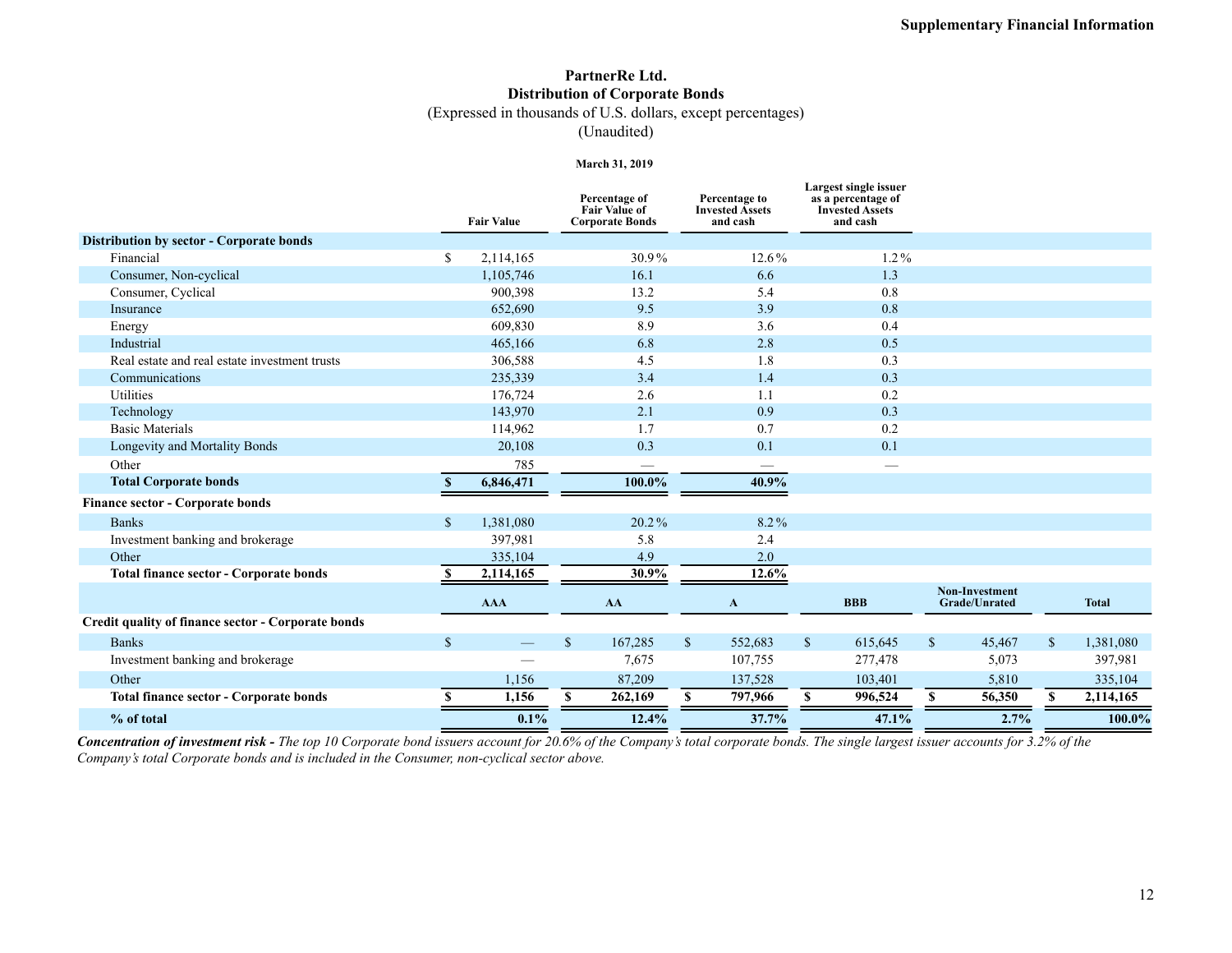#### **PartnerRe Ltd. Analysis of Non-Life Reserves (1)** (Expressed in thousands of U.S. dollars) (Unaudited)

|                                                             |     | As at and for the three months ended |               |                |  |  |
|-------------------------------------------------------------|-----|--------------------------------------|---------------|----------------|--|--|
|                                                             |     | March 31, 2019                       |               | March 31, 2018 |  |  |
| Reconciliation of beginning and ending non-life reserves:   |     |                                      |               |                |  |  |
| Gross liability at beginning of period                      | \$  | 9,895,376                            | <sup>\$</sup> | 10,102,172     |  |  |
| Reinsurance recoverable at beginning of period              |     | (850, 946)                           |               | (719,998)      |  |  |
| Net liability at beginning of period                        |     | 9,044,430                            |               | 9,382,174      |  |  |
| Net incurred losses related to:                             |     |                                      |               |                |  |  |
| Current year                                                |     | 723,113                              |               | 623,024        |  |  |
| Prior years                                                 |     | (10,670)                             |               | (34, 344)      |  |  |
|                                                             |     | 712,443                              |               | 588,680        |  |  |
| Change in reserve agreement <sup>(2)</sup>                  |     |                                      |               | 6,572          |  |  |
| Net losses paid                                             |     | (748, 240)                           |               | (719, 238)     |  |  |
| Effects of foreign exchange rate changes                    |     | 591                                  |               | 108,958        |  |  |
| Net liability at end of period                              |     | 9,009,224                            |               | 9,367,146      |  |  |
| Reinsurance recoverable at end of period                    |     | 783,048                              |               | 639,865        |  |  |
| Gross liability at end of period                            | \$. | 9,792,272                            | S             | 10,007,011     |  |  |
| Breakdown of gross liability at end of period:              |     |                                      |               |                |  |  |
| Case reserves                                               | \$  | 4,230,139                            | <sup>\$</sup> | 4,295,886      |  |  |
| Additional case reserves                                    |     | 154,118                              |               | 171,782        |  |  |
| Incurred but not reported reserves                          |     | 5,408,015                            |               | 5,539,343      |  |  |
| Gross liability at end of period                            | S.  | 9,792,272                            | $\mathbf{s}$  | 10,007,011     |  |  |
| Gross liability at end of period by Non-life segment:       |     |                                      |               |                |  |  |
| $P\&C$                                                      |     | 6,960,321                            |               | 7,207,106      |  |  |
| Specialty                                                   |     | 2,831,951                            |               | 2,799,905      |  |  |
| Gross liability at end of period                            |     | 9,792,272                            | <sup>\$</sup> | 10,007,011     |  |  |
| Unrecognized time value of non-life reserves <sup>(3)</sup> | S   | 543,731                              | S             | 664,194        |  |  |

*(1) Effective July 1, 2018, the executive management responsibility and reporting for U.S. health business was reallocated from the Life and Health to the P&C segment as part of an internal organizational change. As a result, the financial information for U.S. health business for 2019 and 2018 has been included in the Analysis of Non-life Reserves above with the impacted 2018 comparatives reclassified to conform to current presentation.* 

*(2) The change in reserve agreement in 2018 included \$7 million of loss development on AXA guaranteed reserves of approximately \$400 million which were commuted in the fourth quarter of 2018.* 

*(3) The unrecognized time value, or discount, is the difference between the undiscounted liability for non-life reserves recorded and the discounted amount of these reserves. This discount is calculated by applying appropriate risk-free rates by currency and duration to the underlying non-life reserves.*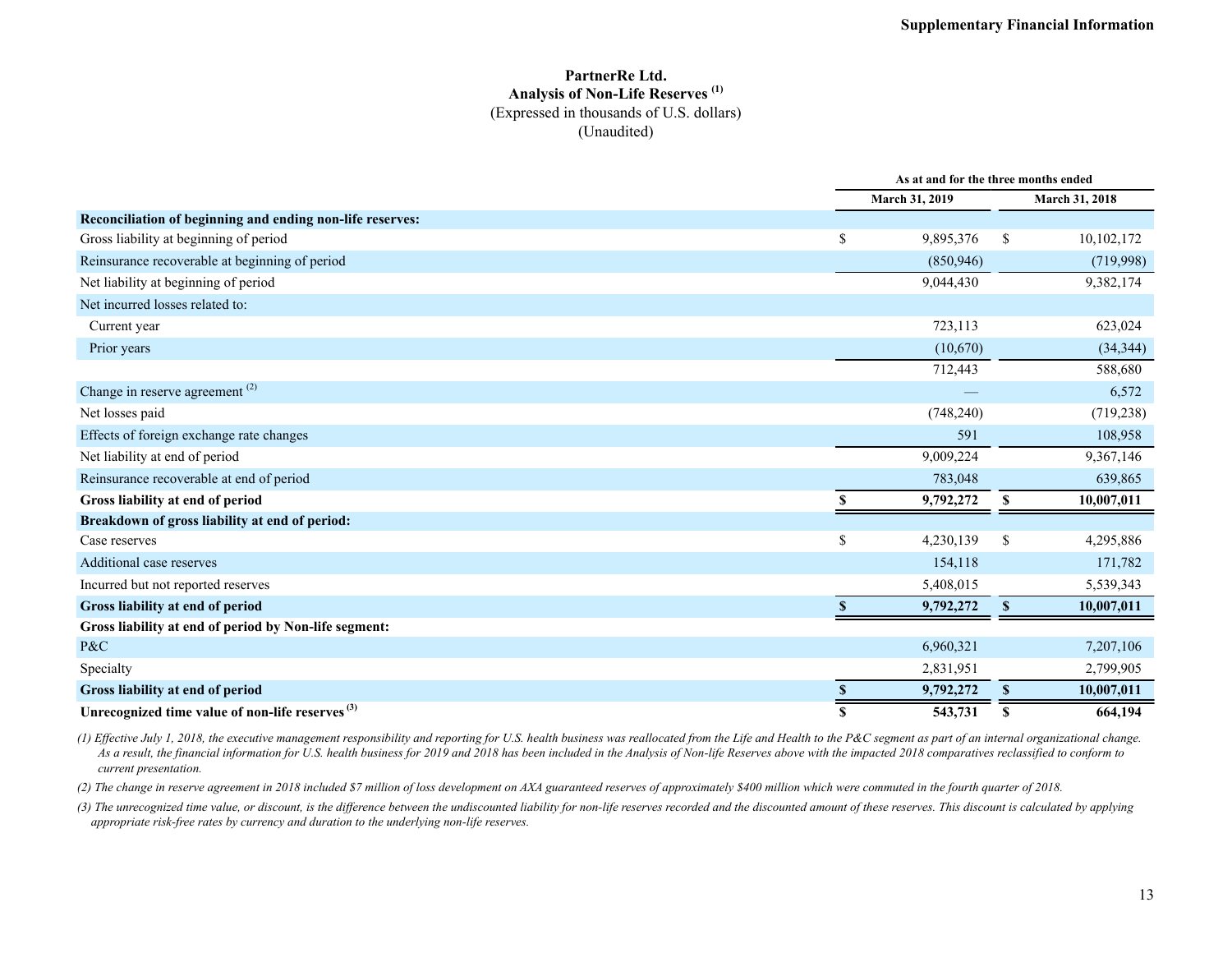#### **PartnerRe Ltd. Analysis of Life and Health Reserves (1)** (Expressed in thousands of U.S. dollars) (Unaudited)

|                                                                  |                       | As at and for the three months ended |  |                       |  |  |
|------------------------------------------------------------------|-----------------------|--------------------------------------|--|-----------------------|--|--|
|                                                                  | <b>March 31, 2019</b> |                                      |  | <b>March 31, 2018</b> |  |  |
| Reconciliation of beginning and ending life and health reserves: |                       |                                      |  |                       |  |  |
| Gross liability at beginning of period                           | \$                    | 2,198,080 \$                         |  | 2,098,759             |  |  |
| Reinsurance recoverable at beginning of period                   |                       | (11,829)                             |  | (9, 287)              |  |  |
| Net liability at beginning of period                             |                       | 2,186,251                            |  | 2,089,472             |  |  |
| Net incurred losses                                              |                       | 279,340                              |  | 240,215               |  |  |
| Net losses paid                                                  |                       | (232,998)                            |  | (211, 587)            |  |  |
| Effects of foreign exchange rate changes                         |                       | 14,809                               |  | 50,294                |  |  |
| Net liability at end of period                                   |                       | 2,247,402                            |  | 2,168,394             |  |  |
| Reinsurance recoverable at end of period                         |                       | 11,732                               |  | 9,716                 |  |  |
| Gross liability at end of period                                 |                       | 2,259,134                            |  | 2,178,110             |  |  |
| Life value in force $^{(2)}$                                     | S                     | 321,300                              |  | 328,900               |  |  |

*(1) Effective July 1, 2018, the executive management responsibility and reporting for U.S. health business was reallocated from the Life and Health to the P&C segment as part of an internal organizational change. As a result, the financial information for U.S. health business for 2019 and 2018 has been included in the Analysis of Non-life Reserves with the impacted 2018 comparatives reclassified to conform to current presentation.* 

*(2) The life value in force (Life VIF) is the present value of the profits that will emerge from life policies over time and is comprised of the present value of future after-tax profits, and takes into consideration the cost of capital. The Company's Life VIF is calculated on a going concern basis and is the sum of (i) present value of future profits on a U.S. GAAP basis which represents the net present value of projected after-tax cash flows based on Life reserves, net of deferred acquisition costs and gross of value of business acquired; (ii) cost of non-hedgeable risks; (iii) frictional costs; (iv) time value of options and guarantees; and (v) cost of non-economic excess encumbered capital.*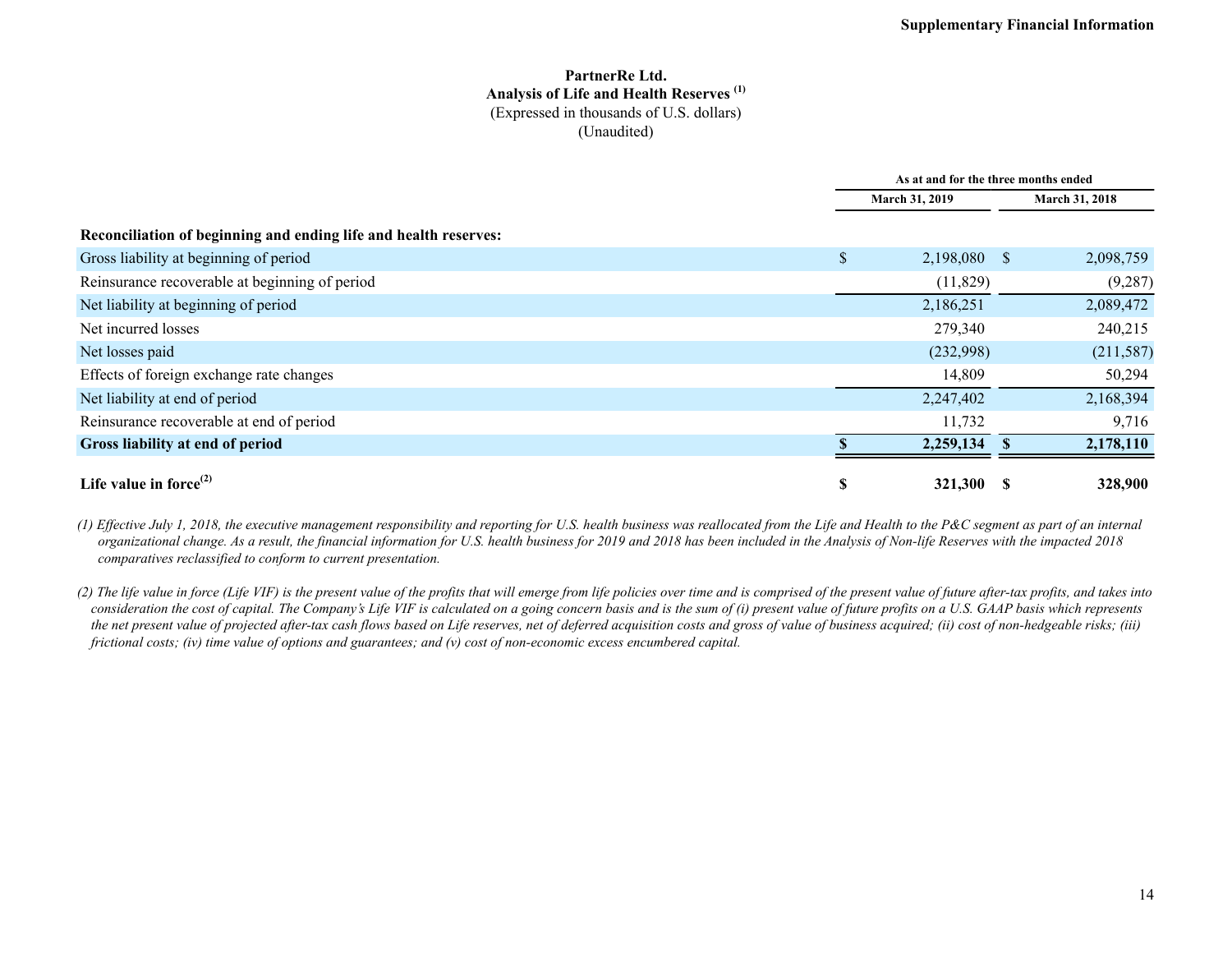#### **PartnerRe Ltd. Natural Catastrophe Probable Maximum Losses (PMLs)** (Expressed in millions of U.S. dollars) (Unaudited)

#### **Single occurrence estimated net PML exposure**

|                         |            | March 31, 2019         |      |                                                  |  |  |  |  |  |
|-------------------------|------------|------------------------|------|--------------------------------------------------|--|--|--|--|--|
| Zone                    | Peril      | $1-in-250$<br>year PML |      | 1-in-500<br>year PML<br>(Earthquake perils only) |  |  |  |  |  |
| U.S. Gulf Coast         | Hurricane  | \$                     | 745  |                                                  |  |  |  |  |  |
| U.S. Northeast          | Hurricane  |                        | 738  |                                                  |  |  |  |  |  |
| U.S. Southeast          | Hurricane  |                        | 670  |                                                  |  |  |  |  |  |
| Caribbean               | Hurricane  |                        | 219  |                                                  |  |  |  |  |  |
| Europe                  | Windstorm  |                        | 409  |                                                  |  |  |  |  |  |
| Japan                   | Typhoon    |                        | 224  |                                                  |  |  |  |  |  |
| California              | Earthquake |                        | 651S | 948                                              |  |  |  |  |  |
| Japan                   | Earthquake |                        | 341  | 392                                              |  |  |  |  |  |
| Australia               | Earthquake |                        | 245  | 322                                              |  |  |  |  |  |
| New Zealand             | Earthquake |                        | 193  | 285                                              |  |  |  |  |  |
| <b>British Columbia</b> | Earthquake |                        | 156  | 315                                              |  |  |  |  |  |

*The PML estimates are pre-tax and net of retrocession and reinstatement premiums. The peril zones in this disclosure are major peril zones for the industry. The Company has exposures in other peril zones that can potentially generate losses greater than the PML estimates in this disclosure.*

*For more information regarding cautionary language related to the Natural Catastrophe PML disclosure and the forward-looking statements, as well as uncertainties and limitations*  associated with certain assumptions and the methodology used, refer to the Company's natural catastrophe PML information and definitions in the Company's Annual Report on Form 20-F *for the year ended December 31, 2018 (see Risk Management—Natural Catastrophe PML in Item 4 of the 20-F).*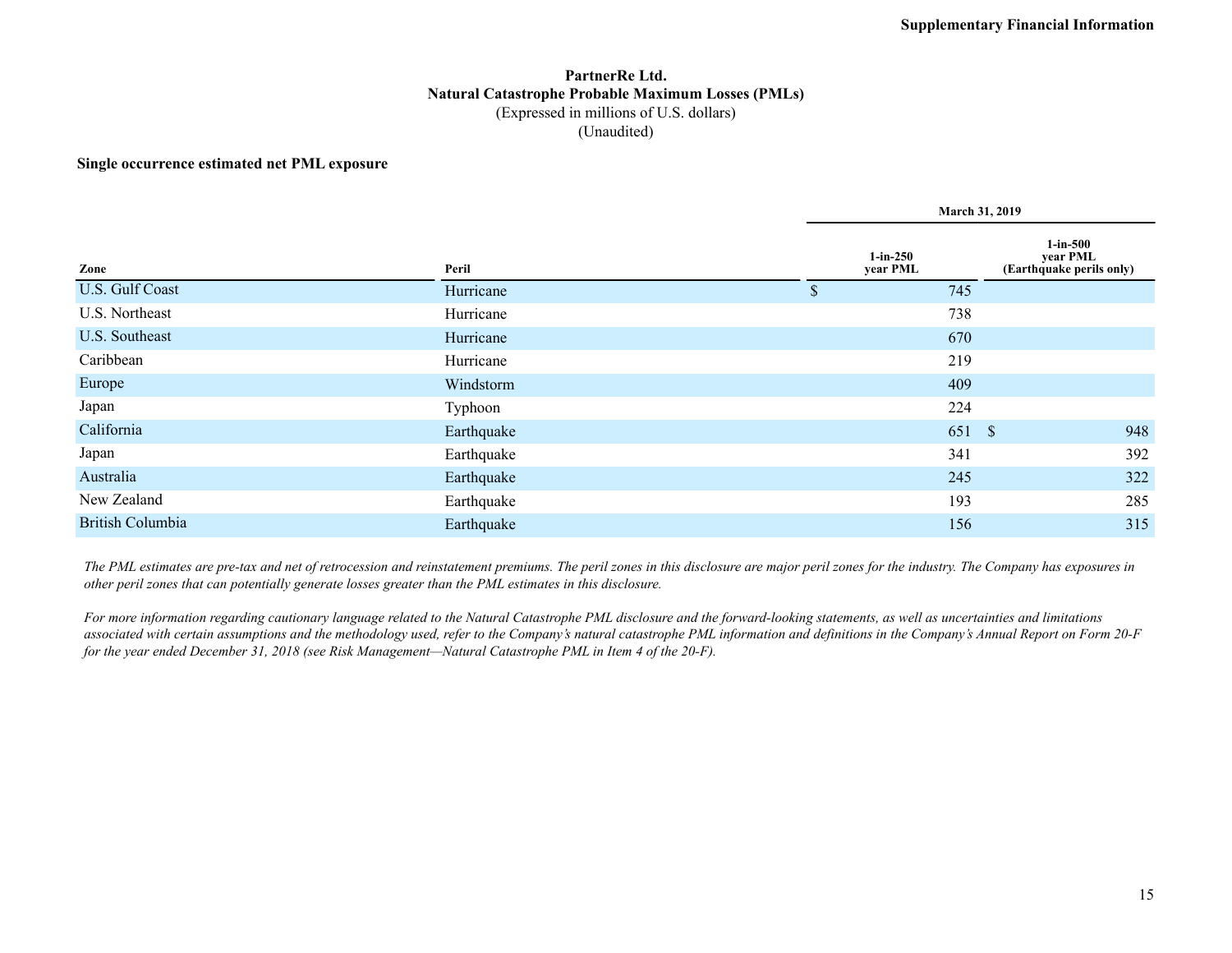## **PartnerRe Ltd. Return on Common Shareholder's Equity (ROE)**

(Expressed in thousands of U.S. dollars, except percentages)

(Unaudited)

|                                                      | For the three months ended |                    |                       |                    |  |  |  |  |
|------------------------------------------------------|----------------------------|--------------------|-----------------------|--------------------|--|--|--|--|
|                                                      | <b>March 31, 2019</b>      |                    | <b>March 31, 2018</b> |                    |  |  |  |  |
|                                                      |                            | ROE <sup>(1)</sup> |                       | ROE <sup>(1)</sup> |  |  |  |  |
| Net income (loss) attributable to common shareholder | 496,932                    | 32.9%              | (119,750)             | $(8.1)\%$          |  |  |  |  |

*(1) ROE is calculated as net income or loss attributable to common shareholder divided by average common shareholder's equity, annualized for the quarter. The following is the average common shareholder's equity calculated using the sum of the beginning of period and end of period common shareholder's equity divided by two.*

|                                                    | For the three months ended |                |  |                       |
|----------------------------------------------------|----------------------------|----------------|--|-----------------------|
| Calculation of average common shareholder's equity | <b>March 31, 2019</b>      |                |  | <b>March 31, 2018</b> |
| Beginning of period common shareholder's equity    |                            | 5,812,287      |  | 6,040,885             |
| End of period common shareholder's equity          |                            | 6,272,935 \$   |  | 5,857,007             |
| Average common shareholder's equity                |                            | $6,042,611$ \$ |  | 5,948,946             |